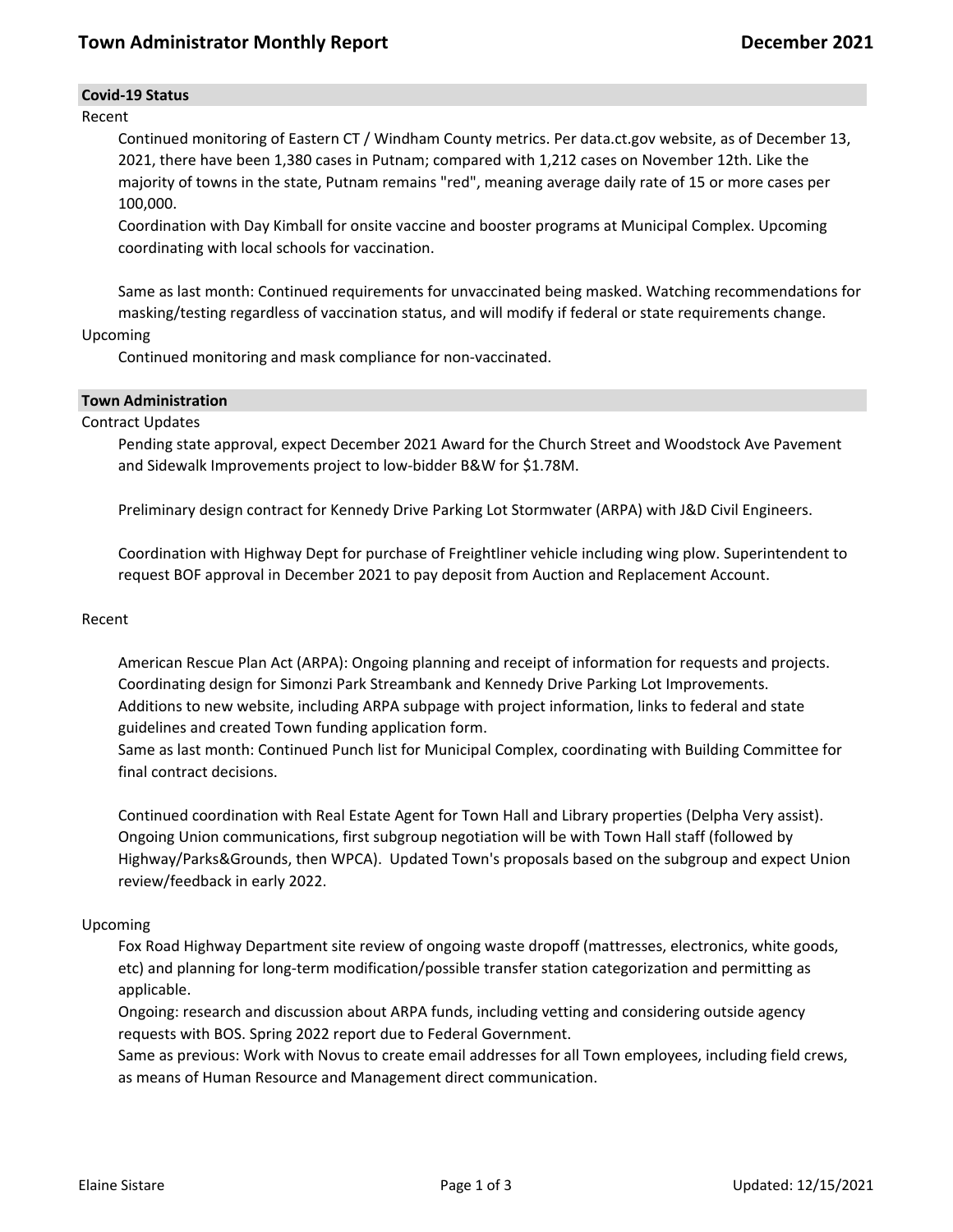# **Town Administrator Monthly Report December 2021**

# **Municipal Complex**

Recent

Same as last month: Final construction activities including punch list, coordinating with architect, construction manager and Building Committee. Consideration for final contract work. Ongoing coordination with various vendors and subcontractors.

Ongoing coordination for various uses of space including TVCCA meal program start, use of Community Rooms, Commission on Aging activities in Community Room.

### Upcoming

Same as last month: Coordination with Building Committee for expected startup and commissioning efforts over next several months; with expected project file closeout activities in 2022.

#### **Road and Sidewalk Improvements**

Recent

Continued efforts toward contract aware for Church Street and Woodstock Ave Pavement and Sidewalks Project.

Same as last month: Continued coordination with NECCOG for LOTCIP applications for School Street Sidewalks and Grove Street Sidewalks. SHPO application for Grove Street

[Same as last month: Note that Highway has various more standard paving projects ongoing and upcoming.] Upcoming

After receipt of state approval, Town/B&W Contract Execution for Church Street and Woodstock Ave Pavement and Sidewalks Improvements.

Same as last month: Address DOT comments to Grove Street and School Street sidewalks design submittals. NECCOG completing Grove Street design, expect J&D to propose design finalization efforts for School Street design (update ~5 year ago School Street sidewalk design documents).

#### **Bridges**

Recent

Ongoing: Continued planning and design for Danco Road Bridge replacement. Expect 2022 construction start.

Upcoming

Ongoing: In-house minor repairs to bridges to comply with DOT inspection comments.

Ongoing: Continued project management for Town bridge repair/replacement.

Same as last month: Initiate planning and permitting with engineering consultant for East Putnam Road Bridge over Mary Brown Brook. (2022 or beyond construction)

Same as last month: Coordinate with State DOT to explore options for federal or state financing assistance with future replacement of Danco Road Bridge.

# **Athletic and Recreation**

Recent

Ongoing: coordination with consultant Weston & Sampson for Airline Trail Improvements project Trail Bed Improvements including connection to Putnam River Trail at Quinebaug River (Town of Pomfret leading). Ongoing: Project with Weston & Sampson for alternative analysis and planning for DEEP-funded planning project for River Trail connection to Air Line Trail in Thompson.